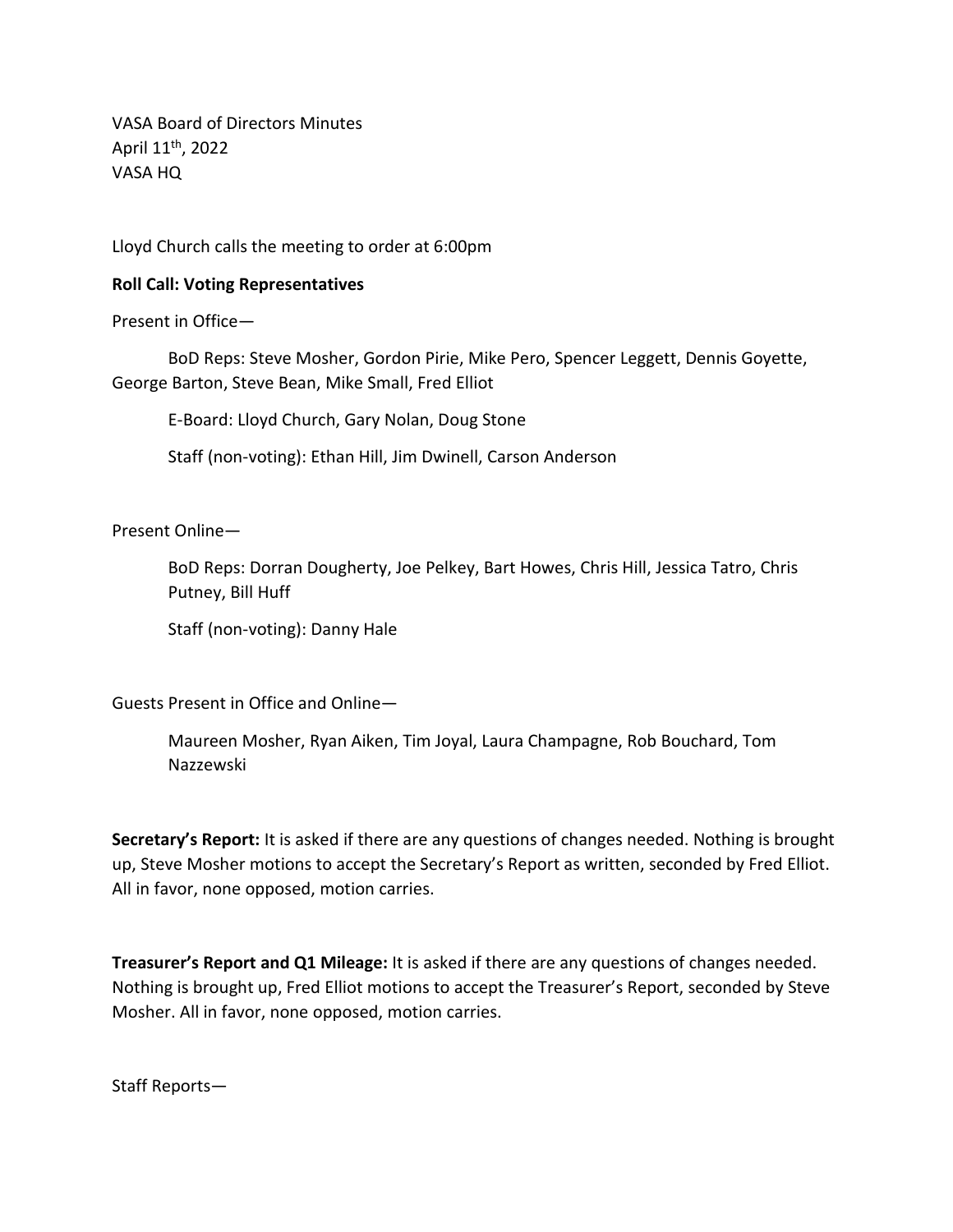**Systems Consultant:** TAD sales are going well, as of today we are at just under 10% of total 2021 sales. There is now a link on the forms page of the VASA website for the sign store, if you haven't gotten an account yet we can get you set up so you can order signs for this year. We are still looking for clubs to respond to the estimated trail mileage request, if you have any questions about it, please reach out.

## *Mike Small asks about putting something such as a club sticker in the TAD mailings.*

Putting specific items in specific envelopes makes things more complicated. It is already a lengthy process, adding more to it would just make it more complex. If you would like to send things out to membership it is best to use their emails and refer to the list of members sent with TAD sales reports each month.

**Trails Coordinator:** Anyone who hasn't gotten their kiosk maps, they are here for pickup. We have finished servicing equipment and it is all ready for the start of the season. We will be offering trail mowing this year, please submit a VTMP application for this just like with any other trail work. We are waiting for RTP grant applications to be available, should be soon, we have two in the works for this year. If any clubs are interested in creating points of interest on Polaris Ride Command, we can get started. They can be food, gas, lodging, scenic lookouts, waterfalls, etc.

**Executive Director:** BLRR has declined to host the annual meeting this year, we need to make a plan for the business meeting and a potential ride.

*It is suggested that we include the annual meeting in the June BoD meeting on Monday, June 13th and the following Saturday each club can host their own events as they see fit.*

Mike Pero motions to accept this plan, seconded by Dennis Goyette. All in favor, none opposed, motion carries.

We have some policy updates to look at, one for town trail managers for communities where a VASA club is not present and one for the formation of new VASA clubs to set guidelines and expectations. Bart Howes motions to accept the policies as written, seconded by Steve Mosher. All in favor, none opposed, motion carries.

Lajeunesse Construction is the firm we have chosen for the HQ addition project, we will have a final contractor proposal and financing plans to review next meeting. In the meantime, we need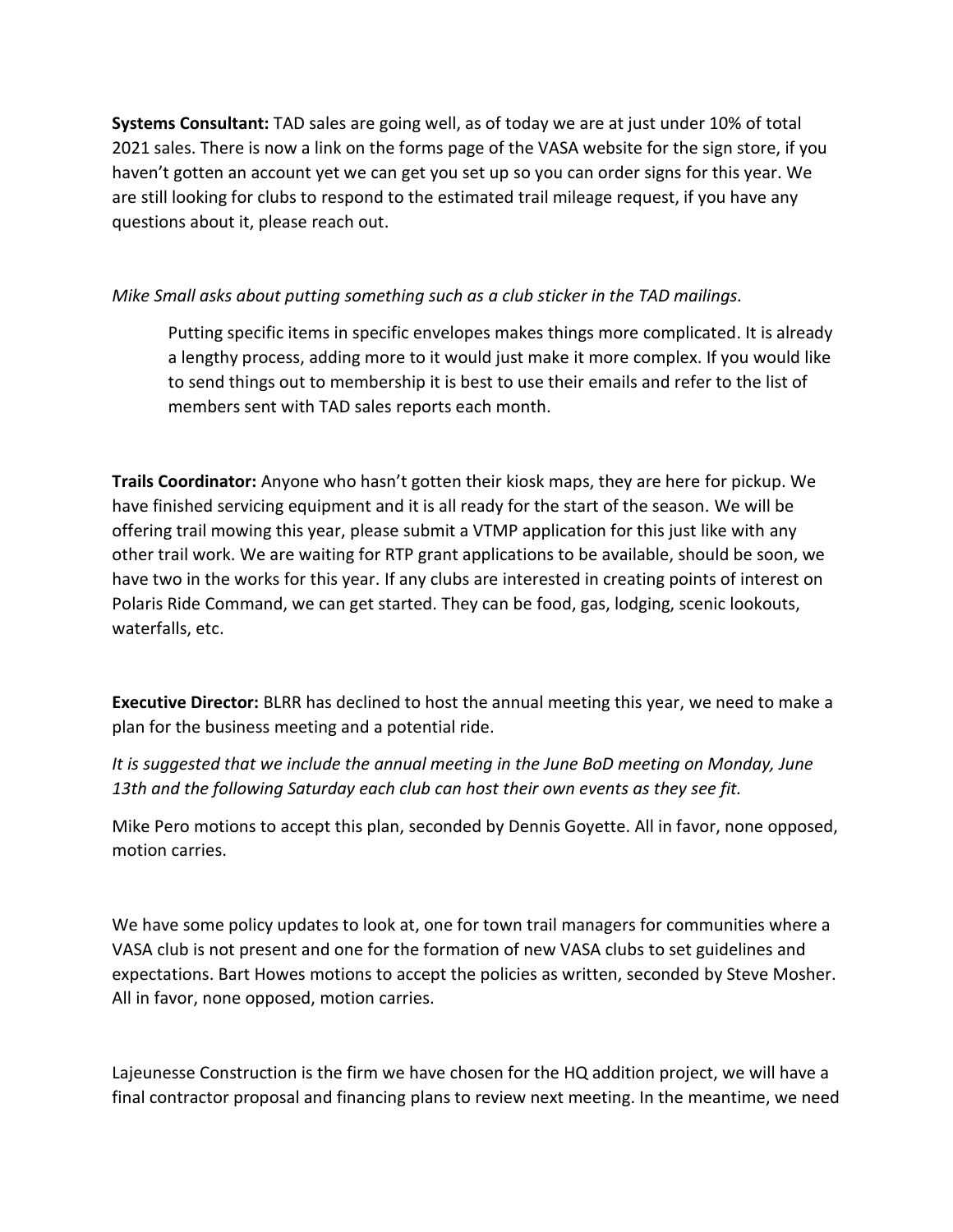approval to continue with the financing of this project. VASA's loan request for \$360,000 to refinance the existing Union Bank first mortgage and obtain \$287,087 for construction of the new project was approved Friday, April 8, 2022. The loan will be fixed at the Federal Home Loan Bank of Boston (FHLBB) 5 Yr Classic Amort. Adv. Rate (3.09% as of today) + 2.50%, with a floor of 5.25%, adjusting every 60 months. The current combination is 5.59%; however, given the volatility of interest rates at this time, we cannot lock in the rate until 3 days prior to closing. There will be a prepayment penalty if the loan is refinanced with another financial institution during the first five years of 1.5% of the outstanding principal balance at the time of refinance. A \$1,000.00 fee will be charged at closing. Spencer Leggett motions to continue the financing of the HQ addition project, seconded by Fred Elliot. All in favor, none opposed, motion carries.

There has been discussion in the past about deducting from club TAD sales for money owed to VASA, we have decided against doing so. The money from TAD sales is the clubs, we do not want to take that money, it should all be going to the clubs. It also makes for easier money tracking, both on our end and they clubs' end. We will deposit all TAD sales money as we have been and invoice for any money owed to VASA.

The USDA track truck grant has cleared the first round and moved on to the next step in the process. The announcement date has been moved back to July; we will update everyone when we have more information. Our two RTP grants will move onto the full application process, unfortunately the grant cycle timeline has been pushed back once again, we still hope to complete the work this season.

VASA policy for trail opening dates is May 15<sup>th</sup> or later, we ask clubs to adhere to this policy. We are working on getting the AOT opening and closing dates to line up with ours, they currently are a couple weeks off from what ours are which makes things a bit confusing. We would like to simplify everything for the membership, so all state highway and VASA trail opens and closes at the same time.

**Old Business:** We are still looking for a new secretary, if nobody volunteers someone will have to be appointed. It does not have to be a current board of directors representative, if there is someone at a club that would fit the role, we would welcome a new person.

**New Business:** We are working on putting together a spring newsletter, if you haven't gotten information to the office please do so.